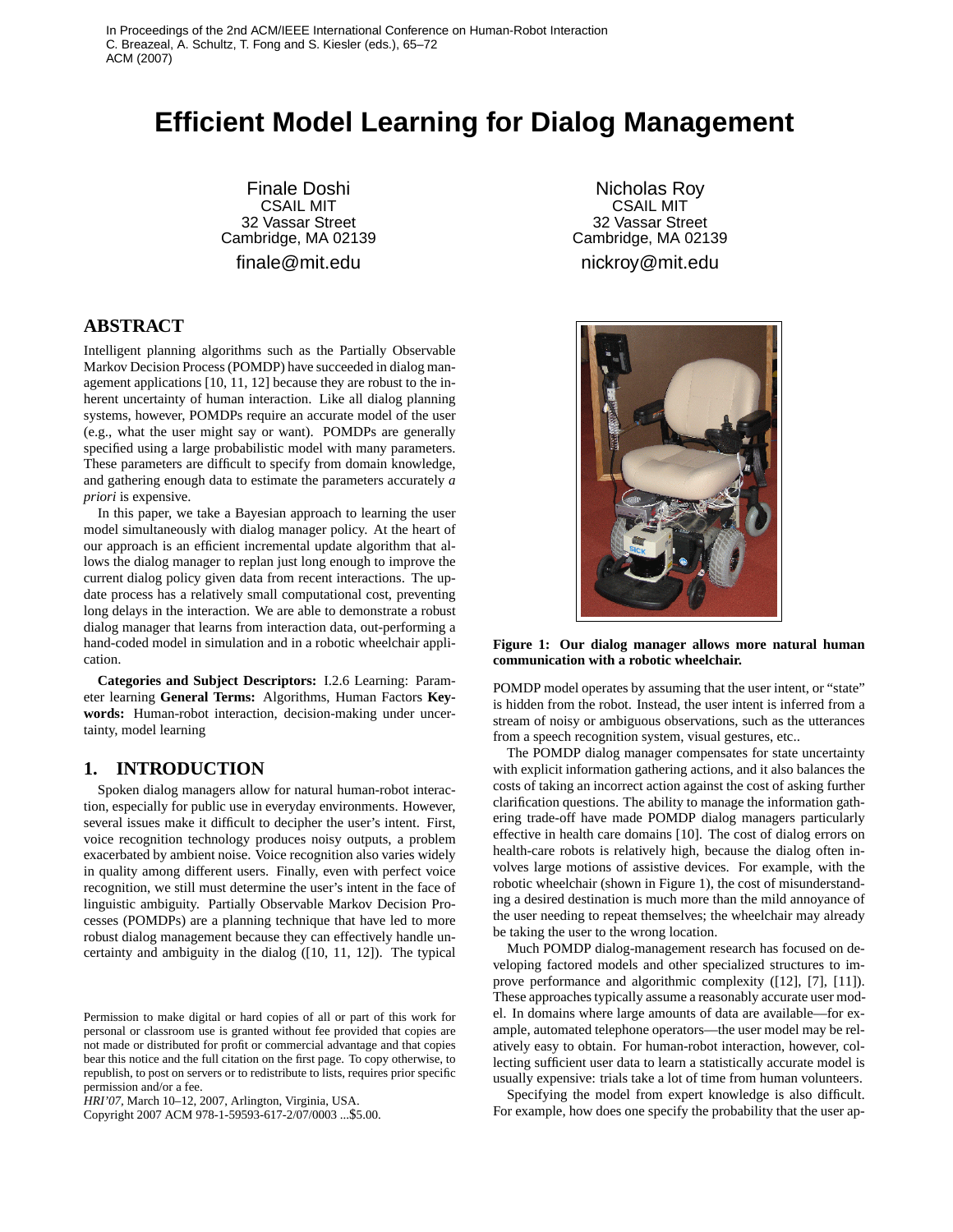peared to ask for the time when they actually wanted the weather? Even linking the occurrences of keywords to states poses a tricky problem: types of speech recognition errors are difficult to predict (see Section 4 for examples), and modeling mistakes can severely impact the quality of the dialog.

Some learning algorithms have designed systems to train parameters from scratch while maintaining reasonable dialogs ([4]), but we wish to take advantage of any domain knowledge we may have in creating initial parameter estimates. In this paper, we take a Bayesian approach to parameter uncertainty: we maintain distributions—not point estimates—of the model parameters. Unlike [4], our system also learns online (instead of from a training set) and uses a POMDP approach that truly handles uncertainty both in the dialog and in the model. We will demonstrate a POMDP-based dialog manager that initially performs with some basic competence and steadily improves without paying a large computational penalties. The planner smoothly converges to the best plan given the data while preserving good responsiveness in the overall system.

#### **2. PROBLEM FORMULATION**

# **2.1 POMDP overview**

A POMDP consists of the n-tuple  $\{S, A, O, T, \Omega, R, \gamma\}$ . S, A, and O are sets of states, actions, and observations. For our dialog manager, the states represent the user's intent, in this case the places where the user would like a robotic wheelchair to go. Actions include queries to the user and physical movement. Unlike many conventional dialog managers, however, the POMDP model assumes that the current state (the user's intent) is hidden and must be inferred from a set of probabilistic observations. The likelihood of any observation is conditioned on the current (hidden) state. In the dialog management setting, the observations correspond to the utterances that the dialog manager hears (more details in Section 4.2), and the observation is emitted stochastically according to word error probabilities and likelihoods of user error. We will assume that the state, action and observation sets are all discrete, finite, and relatively small; thus, learning the parameters and updating the POMDP is tractable for real-time dialogs (although work has extended dialog managers to large state spaces [11] and continuous observation spaces [12]).



**Figure 2: A toy example of a dialog POMDP. Solid lines represent more likely transitions; we assume that user is unlikely to change their intent before their original request is fulfilled (dashed lines). The system automatically resets once we enter the 'done' state.**

The remaining components of the POMDP tuple describe how the world behaves. The transition function  $T(s'|s, a)$  gives the probability  $P(s'|s, a)$  of transitioning from state s to s' if the robot takes action  $a$ , that is, what the user is likely to want next, given the state they were just in and the action the system just took. The

observation function  $\Omega(o|s, a)$  gives the probability  $P(o|s, a)$  of seeing observation  $o$  from state  $s$  after taking action  $a$ . The reward  $R(s, a)$  specifies the immediate reward for taking action a in state s. The reward gives us a way to specify what the "right" actions are in different states and how much the user is willing to tolerate clarification questions before becoming frustrated. The discount factor  $\gamma \in [0, 1]$  allows us to bias the dialog manager towards satisfying user intents more quickly;  $\gamma$  weighs how much we value future rewards to current rewards: a discount factor of 0 means that we only value current rewards, while  $\gamma = 1$  implies that future rewards are just as valuable as current rewards.

Recall that the POMDP's state is hidden; after taking an action, we receive an observation to use when choosing our next action. In general, our estimate of the user's current state, and therefore the best next action to take, will depend on the entire history of actions and observations that the dialog manager has experienced. Since defining a policy in terms of the history can get quite cumbersome, we typically keep a probability distribution over the states, known as the belief. The belief is a sufficient statistic for the previous history of actions and observations. Given a new action and observation, we can update the belief  $b$  using Bayes rule:

$$
b_n(s) = \eta \Omega(o|s', a) \sum_{s \in S} T(s'|s, a) b_{n-1}(s)
$$
 (1)

where  $\eta$  is a normalizing constant. Thus, the goal of the POMDP dialog manager is to find a policy mapping the set of beliefs  $B$  to actions A to maximize the expected reward  $E[\sum_n \gamma^n R(s_n, a_n)]$ .

In order to find a good dialog manager, that is, to find a policy that maximizes our reward for each belief, we use the concept of a value function to represent our policy. Let the value function  $V(b)$ represent the expected reward if we start with belief b. The optimal value function is piecewise-linear and convex, so we represent V with the vectors  $V_i$ ;  $V(b) = max_i V_i \cdot b$ . The optimal value function is also unique and satisfies the Bellman equation:

$$
V(b) = \max_{a \in A} Q(b, a),
$$
  
\n
$$
Q(b, a) = R(b, a) + \gamma \sum_{b' \in B} T(b'|b, a) V(b'),
$$
  
\n
$$
Q(b, a) = R(b, a) + \gamma \sum_{o \in O} \Omega(o|b, a) V(bao),
$$
\n(2)

where  $Q(b, a)$  represents the expected reward for starting in belief  $b$ , performing action  $a$ , and then acting optimally. The last equation follows if we note that there are only  $|O|$  beliefs that we can transition to after taking action  $a$  in belief  $b$  (one corresponding to each observation). The belief  $b_a^o$  is b after a Bayesian update of b using equation 1.  $\Omega(o|b, a)$ , the probability of seeing o after performing *a* in belief *b*, is  $\sum_{s \in S} \Omega(o|s, a) b(s)$ .

This equation may be solved iteratively:

$$
V_n(b) = \max_{a \in A} Q_n(b, a), \tag{3}
$$

$$
Q_n(b, a) = R(b, a) + \gamma \sum_{o \in O} \Omega(o|b, a) V_{n-1}(b_a^o).
$$
 (4)

Each iteration, or *backup*, brings the value function closer to its optimal value[2]. Once the value function has been computed, it is used to choose actions. After each observation, we update the belief using equation 1 and then choose the next action using  $\arg \max_{a \in A} Q(b, a)$  with  $Q(b, a)$  given in equation 2.

Note that the exact solution to equation 3 using an iterative backup approach is exponentially expensive, so we approximate the true backup operation by backing up at only a small set of beliefs[6]. The choice of beliefs determines the quality of the approximation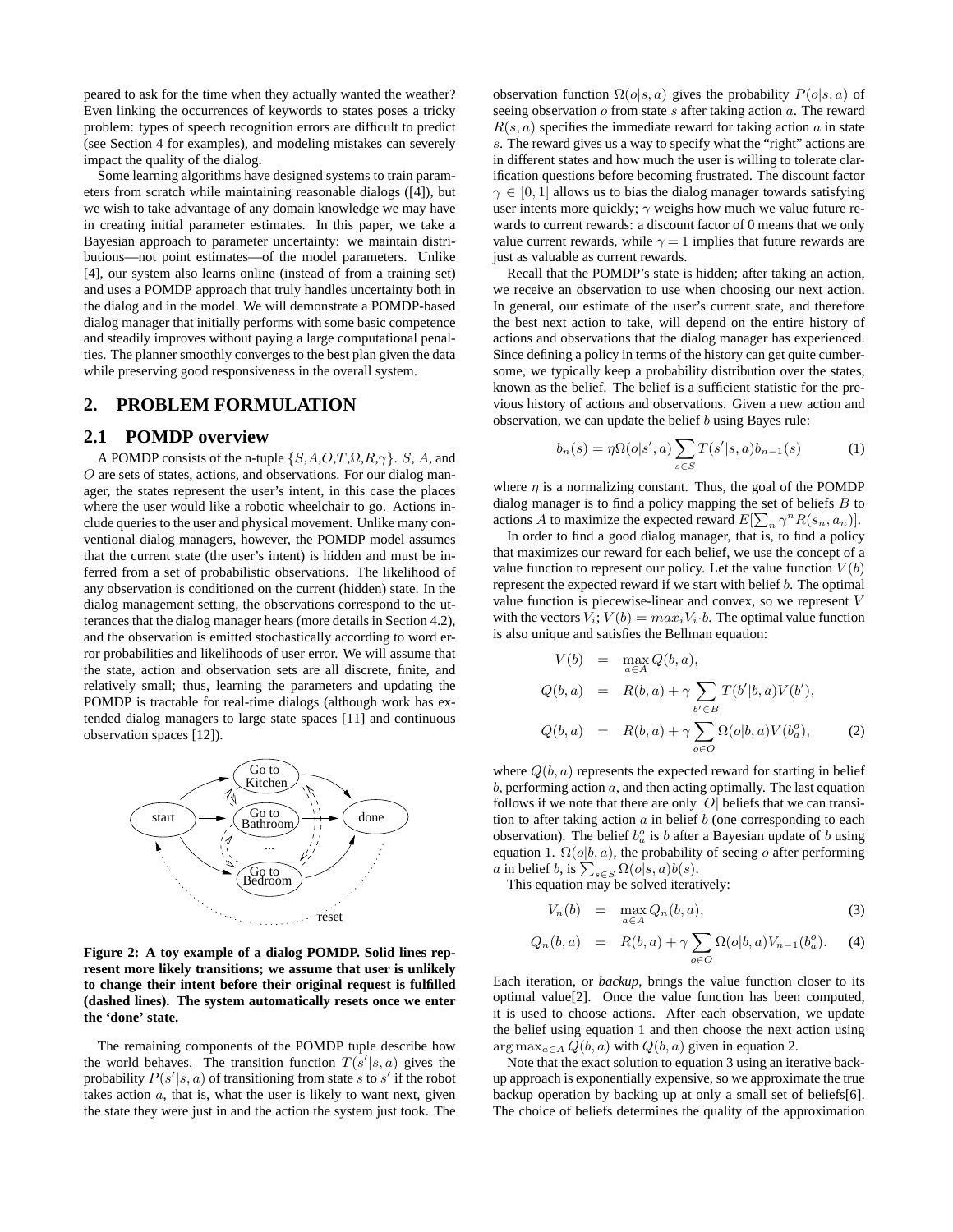and thus the performance of the dialog manager. One approach is the "Point-Based Value Iteration" algorithm[6], which involves starting with some belief  $b_0$  (such as being in a 'dialog-start' state). Then for each action  $a$ , we sample a user response  $o$  from the observation distribution and compute the updated belief state  $b_0^a$  (simulating the effect of one exchange between the user and the dialog manager). We add the farthest new beliefs to our set and repeat the process until we accumulate the desired number of beliefs. Since the beliefs represent confusions over the user's intent, picking beliefs reachable from the starting belief focuses our computation in situations the dialog manager is likely to experience.

# **2.2 Uncertainty in Parameters**

The policy that results from solving equations 3 and 4 depends critically on accurate choices of the transition probabilities, observation probabilities and the reward—these parameters will strongly effect how the system associates different utterances with different dialog states or how aggressive the system will be about assuming a correct interpretation of the users' desires. Capturing the underlying space of possible user states and system actions is usually not difficult, but specifying the probabilistic dynamics and perception models is difficult to do with certainty. We can often write down *reasonable* models, but rarely the *best* model. As a result, the dialog manager may seem "fussy," conservative, or badly behaved, depending on how accurately the model captures our own internal expectation of behavior.

What we would ideally like to do is to actually learn and improve the model as the dialog progresses with each user, assuming our reasonable parametric model as a starting point. The approach we will use is to assume that our model parameters are initially uncertain, and we will find a POMDP dialog management policy that models this uncertainty. We will then improve the model from experience, reducing the uncertainty of the parameters and recomputing the dialog manager policy over time.

The specific model of uncertainty we use is to represent  $T$ ,  $\Omega$ , and  $R$  by probability distributions with a collective set of hyperparameters Θ (for simplicity, we assume that the discount  $\gamma$  is known). The rewards are modeled as Gaussians; the model designer initializes a mean, variance, and a pre-observation count. The pre-observation count, a measure of the expert's confidence, corresponds the size of an imaginary sample-set from which the expert based his conclusions.

The uncertainty in the transition and observation distributions is captured with Dirichlet distributions. Recall from Section 2.1 that T and  $\Omega$  are given by multinomial distributions; as a result the Dirichlet distribution is a natural choice because it places a probability measure over the simplex of valid multinomials. Figure 3 shows an example of a simplex for a discrete random variable that can take three different values; each transition probability distribution  $p(\cdot|s, a)$  is some point on this simplex, and the Dirichlet gives a measure of the likelihood of each such distribution.

Given a set of parameters  $\alpha_1...\alpha_m$ , the likelihood of the discrete probability distribution  $p_1...p_m$  is given by

$$
P(\underline{p}; \underline{\alpha}) = \eta(\underline{\alpha}) \prod_{i}^{m} p_i^{\alpha_i - 1} \delta(1 - \sum_{i}^{m} p_i),
$$

where  $\eta$ , the normalizing constant, is the multinomial beta function. The expected values of the Dirichlet distribution are given by

$$
E[p_i | \underline{\alpha}] = \frac{\alpha_i}{\sum_j^m \alpha_j},\tag{5}
$$



**Figure 3: An example simplex for a multinomial that can take three different values (a,b,c). Each point on the simplex corresponds to a valid multinomial distribution; the Dirichlet distribution places a probability measure over this simplex.**

and the mode is

$$
E[p_i | \underline{\alpha}] = \frac{\alpha_i - 1}{\sum_j^m \alpha_j - m}.
$$
 (6)

Note that Dirichlet distributions have an additional, desirable property in that they are easy to update. For example, suppose we are given a set of observation parameters  $\alpha_1...\alpha_{|O|}$  corresponding to a particular  $s, a$ . If we observe observation  $o_i$ , then a Bayesian update produces new parameters  $(\alpha_1, \ldots, \alpha_i+1, \ldots, \alpha_{|O|})$ . Thus, we can think of quantity  $\alpha_i-1$  as a count of how many times observation  $o_i$  has been seen for the  $(s,a)$  pair. Initially, the expert can make an educated guess of the parameters—which we take to be the mode of the Dirichlet distribution—and a pre-observation total that represents the expert's confidence in his guess.

Knowing what  $\alpha$  parameters to increment after a dialog sequence requires knowing what states occurred during the dialog. After each interaction, we know what observations were received and what actions were taken but not the actual states encountered. We do, however, have the estimate of the state sequence provided by the beliefs during the dialog execution, calculated by equation 1. At the end of the dialog, we can improve this estimate of the state sequence by constructing a Hidden Markov Model (HMM) from our expected-value POMDP and applying the Viterbi algorithm to determine the most likely complete state sequence for that inter- $\arctan^1$ . In general, the estimate of the state sequence will have many errors if the model parameters are not well known. However, the structure of the dialog POMDP (Figure 2) alleviates the HMM issues: since the most likely trajectory for a single interaction is through a single 'desire'-state until the user intent is satisfied by the dialog manager, there are fewer places for the HMM to err. To increase accuracy, we only update parameters after a successful interaction and pad the end of the history with 'done' observations. Our simulation results compare the performance of the HMM estimator with an oracle that gives us the true state history.

# **3. LEARNING NEW DIALOG POLICIES**

We propose first solving for a dialog policy for the uncertain model using the expected values of the model parameters. After each dialog, we update our user model and apply additional replanning, or backups, to  $Q(b, a)$  to refine the current dialog policy.

#### **3.1 Solving the POMDP**

We first consider the problem of finding an optimal dialog policy when the user model is uncertain and the dialog manager does

<sup>&</sup>lt;sup>1</sup>HMMs and the Viterbi algorithm are well-developed approaches to statistical inference, especially in the speech-recognition community. A description of an HMM and Viterbi is beyond the scope of this paper, but the reader may refer to [8] for more details.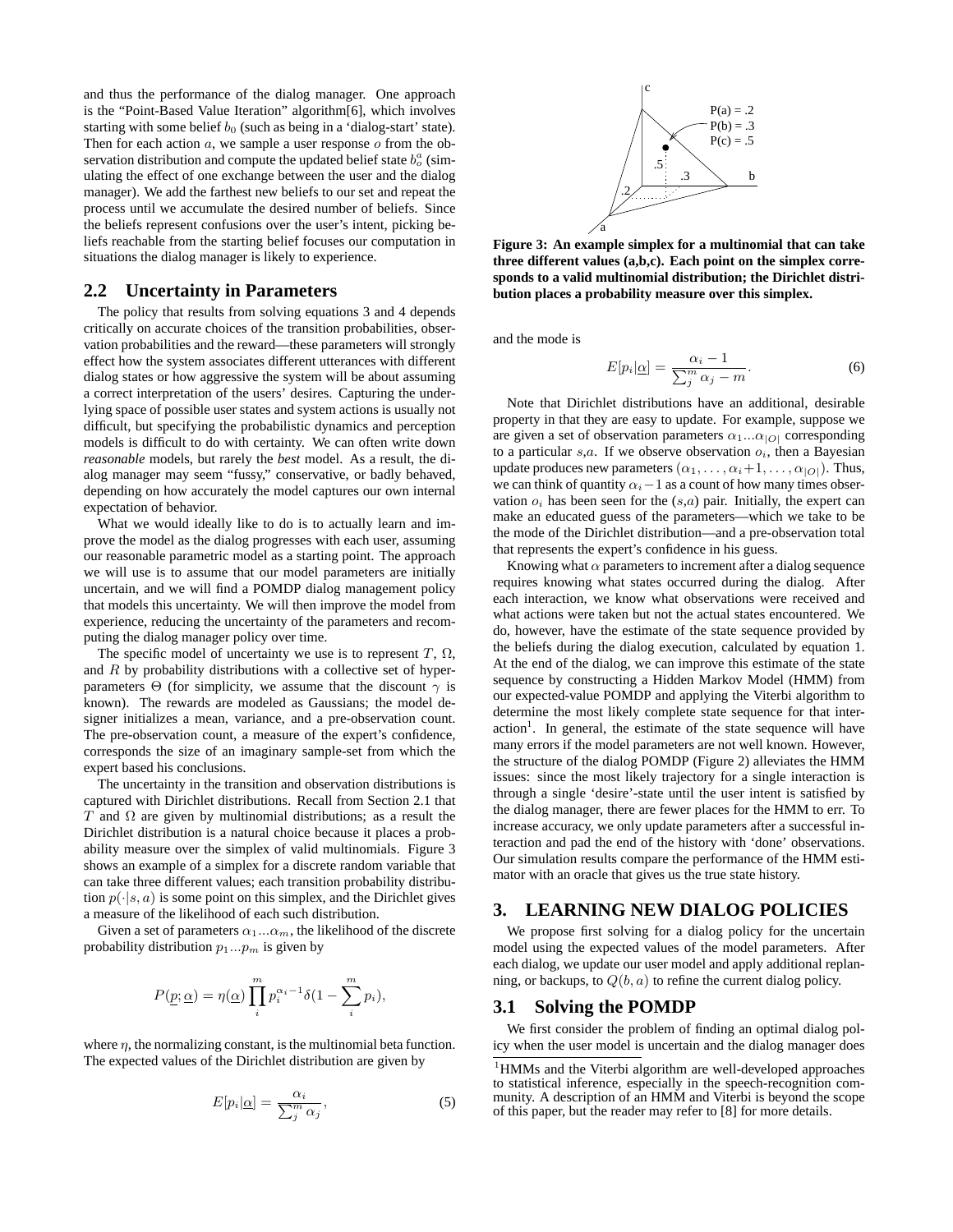not expect to learn from interactions. A standard POMDP solution maximizes expected reward given the uncertainty over the user's intent (the state); we now desire a solution that maximizes the expected reward given uncertainty in both the user's intent and the user model. We begin by rewriting equation 4, which describes the value of performing action  $\alpha$  given a belief  $\alpha$  over the user's intent:

$$
Q(b, a) = \max_{i} q_{a,i}^{-} \cdot b,
$$
  
\n
$$
q_{a,i}(s) = R(s, a) + \gamma \sum_{o \in O} \sum_{s' \in S} T(s'|s, a) \Omega(o|s', a) V_{n-1,i}(s)
$$

The first equation is an expectation over our uncertainty in the user's intent. The second equation averages over the stochasticity in the user model using our knowledge of how likely the user is to have changed their mind and imperfections in the voice recognition system. Since we are trying to compute the Q-value for a particular belief  $b$ , the value of  $b$  is unaffected by our uncertainty in the model. However, computing the vector  $q_{\alpha,i}^{\rightarrow}$ —which is an average over the stochasticity in the user model—now requires an additional expectation over our uncertainty in the user model:

$$
q_{a,i}(s) = E_{\Theta}[R(s, a) + \gamma \sum_{o \in O} \sum_{s' \in S} T(s'|s, a) \Omega(o|s', a)V_{n-1,i}(s)] \qquad (7)
$$
  
\n
$$
= E_{\Theta}[R(s, a)] + \gamma \sum_{o \in O} \sum_{s' \in S} E_{\Theta}[T(s'|s, a) \Omega(o|s', a)V_{n-1,i}(s)]
$$
  
\n
$$
= E_{\Theta}[R(s, a)] + \gamma \sum_{o \in O} \sum_{s' \in S} E_{\Theta}[T(s'|s, a)] E_{\Theta}[\Omega(o|s', a)]V_{n-1,i}(s),
$$

where  $E_{\Theta}[R(s, a)], E_{\Theta}[T(s' | s, a])$  and  $E_{\Theta}[\Omega(o | s', a)]$  are the means of the Dirichlet distributions as given by equation 5. The second line follows from the linearity of expectations, while the third line follows because the transitions  $T$ , the likelihood that the users will change their mind, are independent of the noisy dialog observations  $\Omega$ . The  $V_{n-1,i}$  is a fixed value from the previous iteration and does not require averaging. Thus, to find the optimal dialog policy given an uncertain user model, it is sufficient to solve the POMDP with the expected values of the model parameters.

Recall that the solution to equation 4 is exponentially expensive, and so we approximate the solution polynomially with a fixed set of sample belief points using the PBVI algorithm [6]. This same approach holds for approximating the solution to equation 7. However, when the user model is uncertain, sampling beliefs using the expected value of model the may leave gaps in the belief space that are critical to the quality of approximation. We found these gaps were not an issue for our initial simulations, which used a simpler user model, but for our user tests we seeded the initial belief set with common dialog scenarios—pairwise and three-way confusions between user intents—in addition to the 'pre-dialog' belief  $b<sub>0</sub>$ . These beliefs helped ground the dialog policy solution. Next we sampled single dialog interactions as before and added a random new belief to the set until we had sampled 500 total beliefs. This approach significantly improved our results in practice.

#### **3.2 Updating the POMDP Solution**

Updating the user model on  $R, T$ , and  $\Omega$  gives us new expected values  $E_{\Theta}[R(s, a)], E_{\Theta}[T(s' | s, a)]$  and  $E_{\Theta}[\Omega(o | s', a)]$  that we can use for solving a dialog policy. Instead of solving a new PO-MDP from scratch, however, we apply the intuition that the information from a single conversation likely causes only small changes to the dialog policy. We perform additional backups on our current value function with the updated user model. Since the backup operation of equation 4 is a contraction ([2]), the additional backups will always bring the original dialog policy closer to the solution with the new user model. Thus, the dialog policy will converge to the optimal policy if our distribution over user models converges to the true user model. Unfortunately, the distributions may not converge: because new data depends on the last action taken, the current policy causes us to miss certain areas of the model space. Even with an infinite number of trials, if the dialog manager always takes what it currently thinks is the best action—instead of risking an exploratory action—it may miss opportunities to improve. Although we saw significant dialog improvements in practice, we are currently building explicitly exploratory dialog into our approach.

#### **3.3 Update Heuristics**

A key question is how much replanning is required—that is, how many backup operations should be performed—after updating the user model. Iterating on a value function to convergence is expensive. Especially near the beginning of the learning process, iterating to convergence after each dialog may have limited benefits: if we initially had low confidence in our user model estimates, the parameter distributions will take some time to start peaking near the true values. Solving for the intermediate dialog policy completely could be a waste of effort. We compare three approaches to determine the number of backups to complete after each update:

- 1. Replan to completion. After each completed dialog, we perform enough backups for the new value function to converge.<sup>2</sup> This should lead to the best expected performance given the uncertainty in the user model. However, the current model statistics may come from a few unrepresentative dialogs so that the computed policy is wrong. Here, more learning must be done before performance can improve and careful planning may be wasted effort. Computing a POMDP policy to convergence is also a slow process, leading to long latencies in dialog manager responses.
- 2. Replan  $k$  times. Perform  $k$  backups, regardless of how much the parameter statistics change. This approach may prevent latencies in the dialog manager performance, but does not give the dialog manager time to compute better plans once we have confidence in the model.
- 3. Replan proportionally to model confidence. The sum of the variances on each parameter is a rough measure of the overall uncertainty in our user model. If an update reduces the overall variance, we backup  $\vert k \ast dvar \vert$  times (proportional to variance reduction). The intuition is that we wish to expend the most computational effort when the user model becomes more certain. For simulation purposes, we also capped the number of backups per update at 50.

#### **4. RESULTS**

We tested our approach in an artificial simulation and with a robotic wheelchair (see Table 1 for a summary of the key parameters). In both cases, the user could choose to go to one of five locations. Thus the seven dialog states were dialog-start, dialog-done, and a state for each of the five locations. The twelve actions consisted of four types: general query ("Where do you want to go?"),

 $2$ In practice, we found that convergence sometimes required many backups even after only small changes in the parameters. To complete our simulations, we capped the number of backups per update step to 50.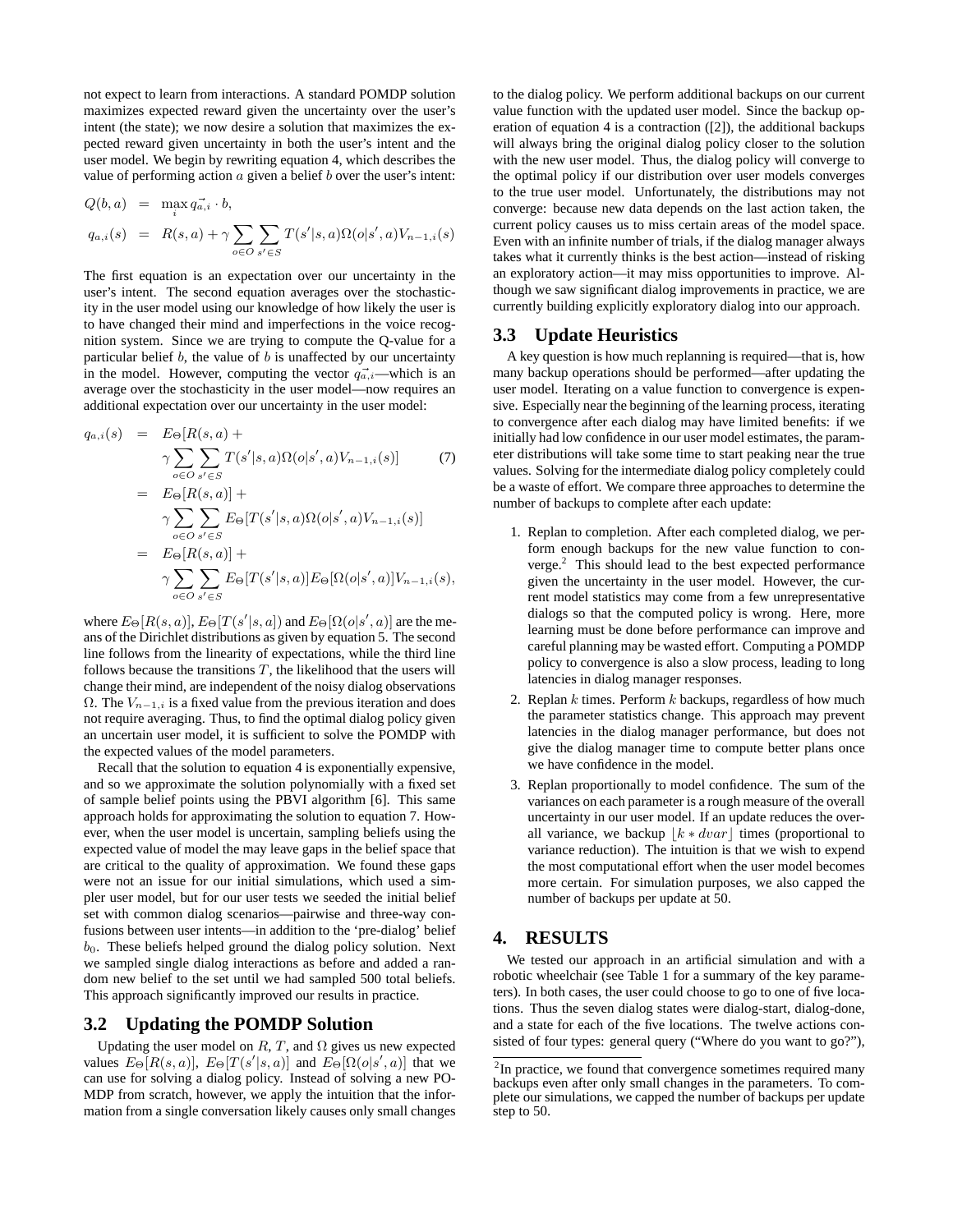confirming a location (e.g., "Do you want to go to the cafe?"), going to a location (e.g., "Going to the cafe."), or doing nothing. We assumed that some static reward was associated each state-action pair (although realistically, a user may be frustrated if the robot repeated the same query). In the simulations, there were observations that corresponded to confirmation, task completion, and junk, as well as a unique observation for each state. The wheelchair test model was more complex: it included additional observations that were initially not associated with any location.

The human-robot interaction proceeded as follows: (1) The user spoke to the robot. (2) The robot chose an action based on the utterance. (3) The robot prompted the user to enter a reward (the user had a set of discrete reward values from which to select). If the user did not enter "Task Done," the robot stored the reward value and waited for further user interaction (the robot only used utterances to make decisions during a dialog, since explicit reward feedback would be given only during an initial training period). If the user entered "Task Done," the stored history of (observation, action, reward)-tuples were used to update the dialog model and policy.

**Table 1: Model Parameters for Simulation and User Tests.**

| Parameter           | Simulation | <b>User Test</b> |
|---------------------|------------|------------------|
| <b>States</b>       |            |                  |
| Actions             |            |                  |
| <b>Observations</b> |            | 19               |

#### **4.1 Simulation**

The simulations allowed us to test our learning approach against a known ground truth optimal policy. In the scenario, the dialog manager initially believed that its observations were more accurate than they actually were and that the consequences of going to the wrong place were not particularly severe (see Table 2 for initial guesses and true values). We specified self-transition and true observation probabilities, and the probabilities of all the other options were uniformly distributed. Finally, we attributed our guesses to two pseudo-observations per event per state-action pair to indicate relatively low confidence in the initial parameter estimates.

As a measure of correctness of our approach, the first set of tests included an "oracle" that revealed the true user state history after each interaction. This assumption (only tenable in simulation) allowed us to guarantee that data about observation and transition probabilities would be applied to the correct Dirichlet parameter, rather than estimating the state sequence as described at the end of Section 2.2. As seen in Figure 4, all approaches achieved similar results, but replanning proportionally to the variance reduction

**Table 2: Initial and True Parameter Values for Simulation Tests. The initial model parameters assume a higher speech recognition higher accuracy and a user unforgiving of confirmation actions. This is an example of a very demanding user relative to the initial model specification.**

|                             | Initial | True   |
|-----------------------------|---------|--------|
| P(self-transition)          | .95     | .95    |
| P(correct obs if ask-which) | 0.7     | 0.5    |
| P(correct obs if confirm)   | 0.9     | 0.7    |
| R(complete task)            | 100     | 100    |
| R(ask-which)                | $-1$    | $-10$  |
| R(correct confirm)          | -1      | -1     |
| R(incorrect confirm)        | -10     | $-2$   |
| R(incorrect destination)    | -50     | $-500$ |



**Figure 4: Performance and computation graphs. The learner outperforms the non-learner (top graph), and all of the replanning approaches have roughly the same increase in performance (middle graph), but replanning proportionally to the confidence of the model achieves that performance much less computation (and therefore faster response) than replanning to convergence (bottom graph).**

**Table 3: Mean update times for each of the four approaches. Note that updates take place only after a dialog has been completed; when the dialog policy does not require any updates the dialog manager's average response time is 0.019 seconds.**

| Approach    | Time (sec) |
|-------------|------------|
| Convergence | 135.80     |
| 1-backup    | 13.91      |
| $0.10$ -var | 42.55      |
| $0.01$ -var | 18.99      |



**Figure 5: Interquartile Ranges (IQR) of the rewards. All of the replanning approaches have roughly the same median performance, but additional planning results in a more stable solution. Note that an IQR of 0 corresponds to zero variation around the median solution.**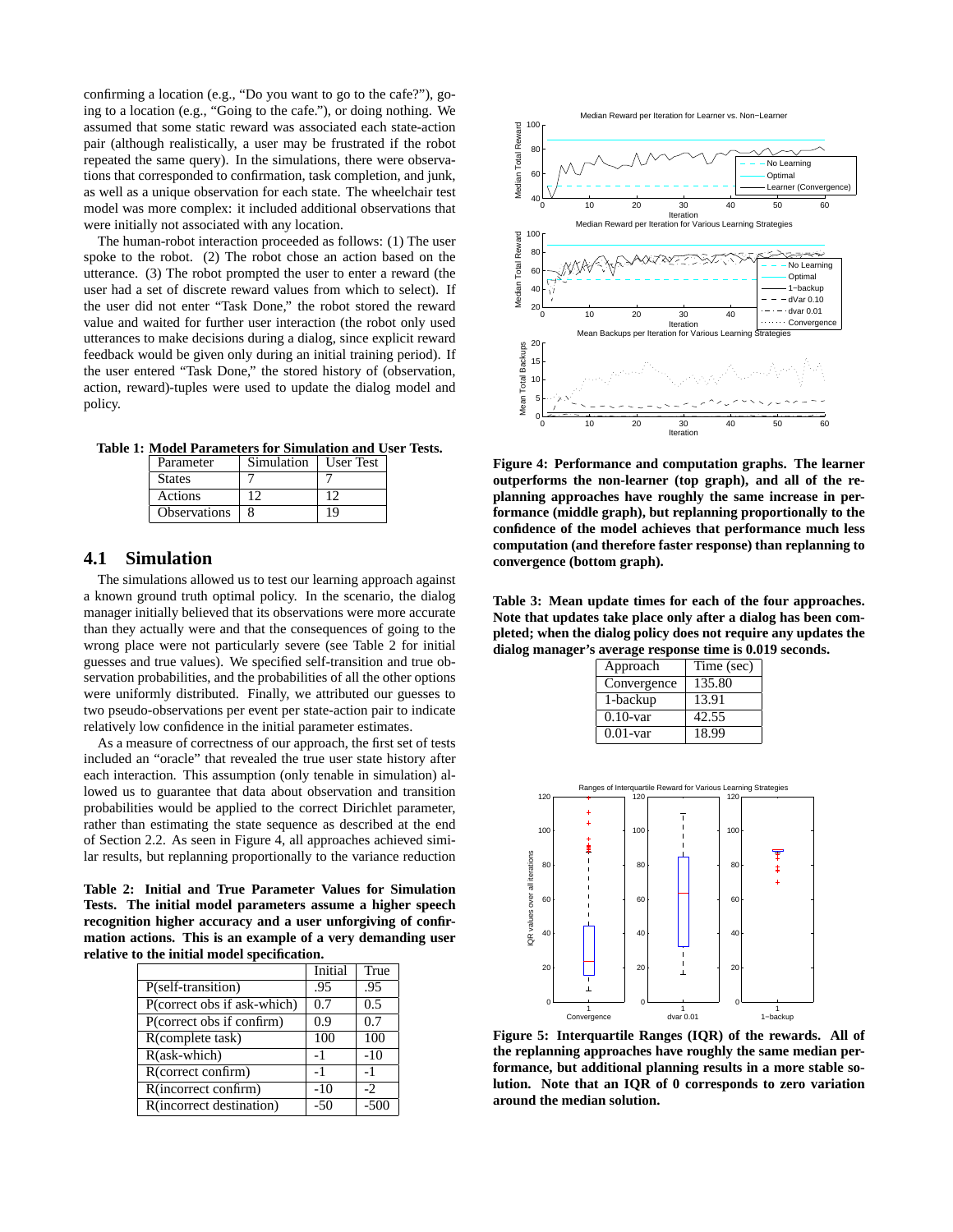

**Figure 6: Fraction of states misidentified in a particular interaction. Most errors arose when the simulated user changed his mind part way through the sequence; in these situations the first part of the sequence was usually classified incorrectly (lumped with the second part of the sequence).**

achieved that result with almost as little computation as replanning once per update (see Table 3; note that updates occur *after* a dialog is completed, while the robot is performing the requested task, and thus do not affect the flow of the conversation.) The variance reduction approach focuses replanning near the beginning of the trial when parameters first become certain. Each point represents 100 trials (except 'convergence'—we could complete only 37 trials).

Although the  $k_{dvar}$ =0.01 approach completed fewer total backups than backing up once per iteration, the larger number of backups near the beginning of the learning process helped stabilize the solution. Figure 5 shows boxplots of the interquartile ranges (IQRs) of the solutions. An IQR of 0 would mean that the policy always resulted in the median value solution. As expected, iterating to convergence has the smallest IQR range. What is most interesting, however, is that the  $k_{dvar}$ =0.01 solution—which performs fewer backups on average than the 1-backup approach—still achieves a lower variation in the performance of the resulting policy.

Next we relaxed the "oracle" requirement and tested our approach with HMM-based history estimation. The HMM performed slightly worse than the oracle due to estimation errors. The errors usually occurred when users changed their intentions midway through a dialog. Because our model stated that user intentions were unlikely to change (with probability 5%), the Viterbi algorithm usually assigned a single to state to the sequence when the true sequence consisted of two states. Instead of attributing the first part of the observation history to the original state and the second part to the final state, all observations were attributed to the final state. Thus, the dialog manager believed that the observation inputs were more noisy than they actually were and therefore learned a slightly more conservative policy. Although the HMM-based simulation achieved almost the same performance as the oracle, we also note (Figure 6) that the fraction of misidentified states grew with time.

#### **4.2 Wheelchair Implementation**

In addition to the simulations, we demonstrated dialog management learning on the prototype voice-controlled wheelchair of figure 1. These anecdotal users tests partially used the CMU Sphinx-2 voice recognition system  $[9]$ <sup>3</sup>. To allow the system to run in realtime, only one backup was performed after each parameter update — the goal of these experiments was not to demonstrate the speed of different planning techniques but to show the improvement in dialog management with model parameter learning. While it is not possible to claim optimality in a study with a real user, we do show that our approach produces results that not only reasonable but are also better than a policy derived from our initial guesses. To expedite user tests, no motion commands were executed, although the wheelchair was capable of driving to the various locations.

To analyze the user input, the voice recognition software (or simulated textual input) first produced a list of phrases given an utterance. Next, the occurrences of (previously specified) keywords were counted in the voice recognition output, without regard to ordering or grammar. Finally, the dialog manager received a vector of normalized counts as the probability of having seen each keyword.<sup>4</sup>

The keyword approach made the wheelchair dialog manager's observation management different than our simulations. The simulation contained only 8 observations: one corresponding to each state, confirmations, and noise. The wheelchair received a vector of probabilities for 19 keywords. The model initially had one unique observation per state (for example 'parking' was highly likely in the state 'I want to go to the parking lot.'). All other keywords—such as 'elevator' or 'tower'—were left as equally likely in all states.

The dialogs contained three principal kinds of errors:

- Speech Recognition Errors. Sphinx often confused similar sounding words; for example, the software tended to mistake the work 'desk' with 'deck.' In the absence of this knowledge, however, we had assumed that the we would observe the word 'desk' more often if the user was inquiring about the information desk and 'deck' more often if the user was inquiring about the parking deck. We also made difficult to recognize words more likely to be dropped (for example, 'parking' and 'information' were harder words for our software to recognize). Note that the speech recognition errors the system encountered were filtered to eliminate interactions where the recognition failed to produce any recognized utterances, so these results do not precisely capture all speech recognition errors of our current system.
- Mapping New Keywords. General keywords, such as 'tower,' or 'elevator,' were not initially mapped to any particular state. Some unmapped keywords were more likely in one particular state (such as 'parking deck' or 'the deck' for 'parking lot'; 'the elevator' for 'the Gates elevator'), while others occurred in several states ('I'd like to go to the information desk a lot' uses the word 'lot' outside the context of 'parking lot').
- Misuse of Keywords. Especially in a spatial context, users could refer to other locations when describing the desired state. For example, they might say 'the elevator by the information desk' or 'the Gates-side booth.' Our simple bag-ofwords approach to speech analysis precluded complex language understanding; the dialog manager had to associate higher noise with keywords that occurred in many states.

Our preliminary user tests suggest trends that show that our approach improved the quality of the dialog manager. We compared a one-backup per iteration approach to a static dialog manager using initial parameter estimates provided by a human modeler. In both

<sup>&</sup>lt;sup>3</sup>Sphinx-2 often failed to interpret utterances. For our tests, users spoke into the microphone until the software produced a set of meaninful interpretations. These phrases, which included common errors, were then inputted as text to produce the results. While not

a rigorous experiment, this approach allowed us to demonstrate the ability of our dialog manager to learn.

<sup>&</sup>lt;sup>4</sup>The standard approach to POMDPs assumes a single observation instead of a distribution over observations. However, we can easily incorporate an observation distribution by introducing an expectation over observations in the belief update (equation 1).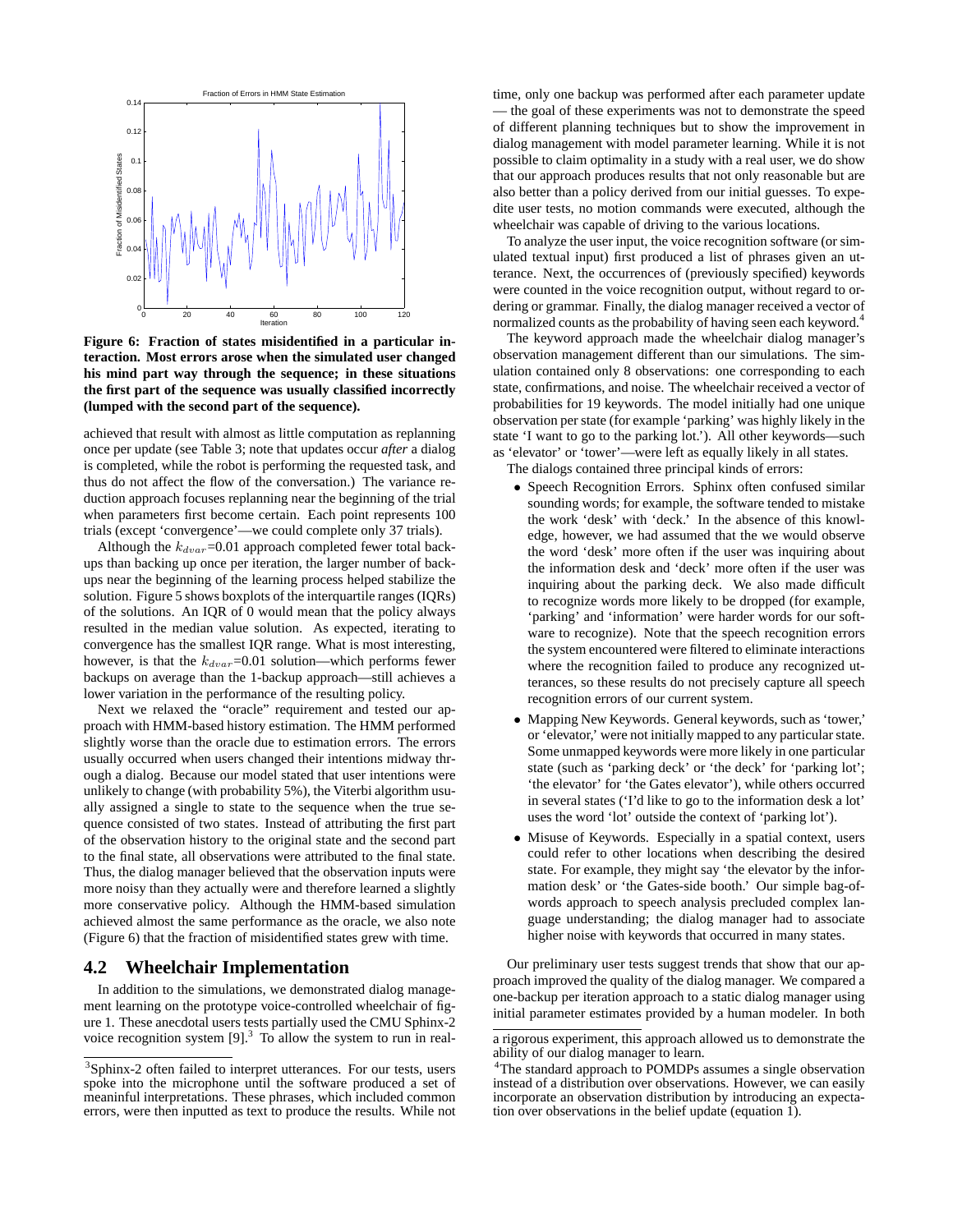|                             | <b>Initial Value</b> | True Value |
|-----------------------------|----------------------|------------|
| P(correct obs if ask-which) | 0.6                  | see graphs |
| P(correct obs if confirm)   | 0.8                  | 1.0        |
| R(complete task)            | 100                  | 100        |
| R(ask-which action)         |                      | $-30$      |
| R(correct confirm)          | 10                   | -1         |
| R(incorrect confirm)        | $-10$                | $-10$      |
| R(incorrect destination)    | $-200$               | $-500$     |
| R(incorrect no-action)      | $-1000$              | $-100$     |

**Table 4: Initial and True Parameter Values for User Trial.**



**Figure 7: The learner (solid) generally outperforms the nonlearner (dashed), rarely making serious mistakes.**



**Figure 8: This plot includes only Information Desk requests. Observations in this state were 31% original keywords, 46% new words, and 23% misused keywords. Unmapped words more strongly associated with other states made it tough for the learner to improve the dialog policy.**



**Figure 9: This plot includes only Parking Lot requests (and is representative of the other states). Observations in this state were 9% original keywords, 73% new words, and 18% misused keywords. The learner soon realizes that the user often refers to the parking lot with the unmapped work 'deck.' Since the user is forgiving to confirmation questions, the dialog policy applies them aggressively to disambiguate misused keywords.**

**Table 5: Mean overall and per state results for a second user test consisting of 36 dialogs. The learning dialog manager improves over the initial, hand-crafted policy in most states. The exception (State 3) is due to a single outlier.**

|             | Overall |     | $\mathbf{C} \cap$ | S3      |      |      |
|-------------|---------|-----|-------------------|---------|------|------|
| Non-learner | $-16.9$ | 4.6 |                   | 39.0    | 49.2 |      |
| earner      |         |     | 50.4              | $-35.8$ | د.67 | 49.1 |

scenarios, the user rewarded the system after each interaction using a graphical interface on the wheelchair. Table 4 shows the guessed and actual rewards provided by the user. Pre-observation counts were five pseudo-observations per event per state-action pair. The dialog manager first believed that there was a 60% chance of hearing the keyword for each state and the remaining probability was spread uniformly among the remaining observations.

Each user requested locations in the same order for both tests. Since users did not change their intention over the course of the interaction, the HMM approach exactly determined the users' state history (no additional oracle was required). Figures 7, 8, and 9 show the results of a test interaction. The dip in reward near the beginning of the test (Figure 7) indicates the first time that the dialog manager encountered misused keywords; misuse errors were the hardest for the dialog manager to learn.

The learning dialog manager outperformed the non-learner for most states (see Table 5). Much of the benefit derived from learning the mappings and distributions of new words. For example, the building contained three elevator locations, but the user usually referred to only one elevator as simply 'the elevator' and to the others by 'location-elevator.' Thus, the dialog manager could (and did) shorten interactions (and thus increase reward) by asking confirmation questions immediately after hearing the word 'elevator.' The improvement in Figure 9 (corresponding to the parking lot) is a dramatic example of how the dialog manager was able to learn new words (see Table 6 for an example interactions).

The dialog manager had the most difficulty in states where many of the keywords (mapped or originally unmapped) corresponded to words more common in other states, shown in Figure 8 (We saw similar behavior in a second user trial where the user did not misuse any of the originally mapped keywords: most states had better performance, but the use of many vague keywords still stifled the performance for that state). Since the dialog manager learned the observation distributions well in both cases, we believe that additional backups may have improved performance; one backup was not enough for the large policy changes required for that state.

Finally, we tested the robotic wheelchair with actual data taken from a voice recognition system. Our voice recognition system was extremely noisy, so to expedite repeated tests we took user samples and discarded those that were clearly junk (containing no keywords). Table 7 summarizes results from a second user test. For the most part, the user did not use vocabulary that taxed the original dialog manager, but we saw a large improvement in the one state where the user tended to use an alternate keyword to refer to a location. The remaining states showed relatively small changes.

# **5. RELATED WORK**

The Medusa algorithm [3] comes closest to solving our problem. Instead of performing backups on a single POMDP, Medusa takes a particle filter approach and maintains a set of weighted POMDPs from an initial distribution. Each POMDP's solution is never updated, but POMDPs are periodically resampled. Actions are chosen stochastically: each POMDP applies its weight toward the action that its policy recommends. Our implementation of MEDUSA was too slow to make a fair comparison to our approach.

Medusa's sampling approach is based on the observations of [1], who suggests keeping a sampling of MDPs and updating their value functions as new data is received. Our approach may be viewed as an extension to POMDPs that avoids solving and updating multiple POMDPs. We also begin to quantify the number of backups that should be performed after a parameter update.

Finally, [5] takes a non-Bayesian approach to solving MDPs with uncertain transition matrices. Instead they apply a minimax ap